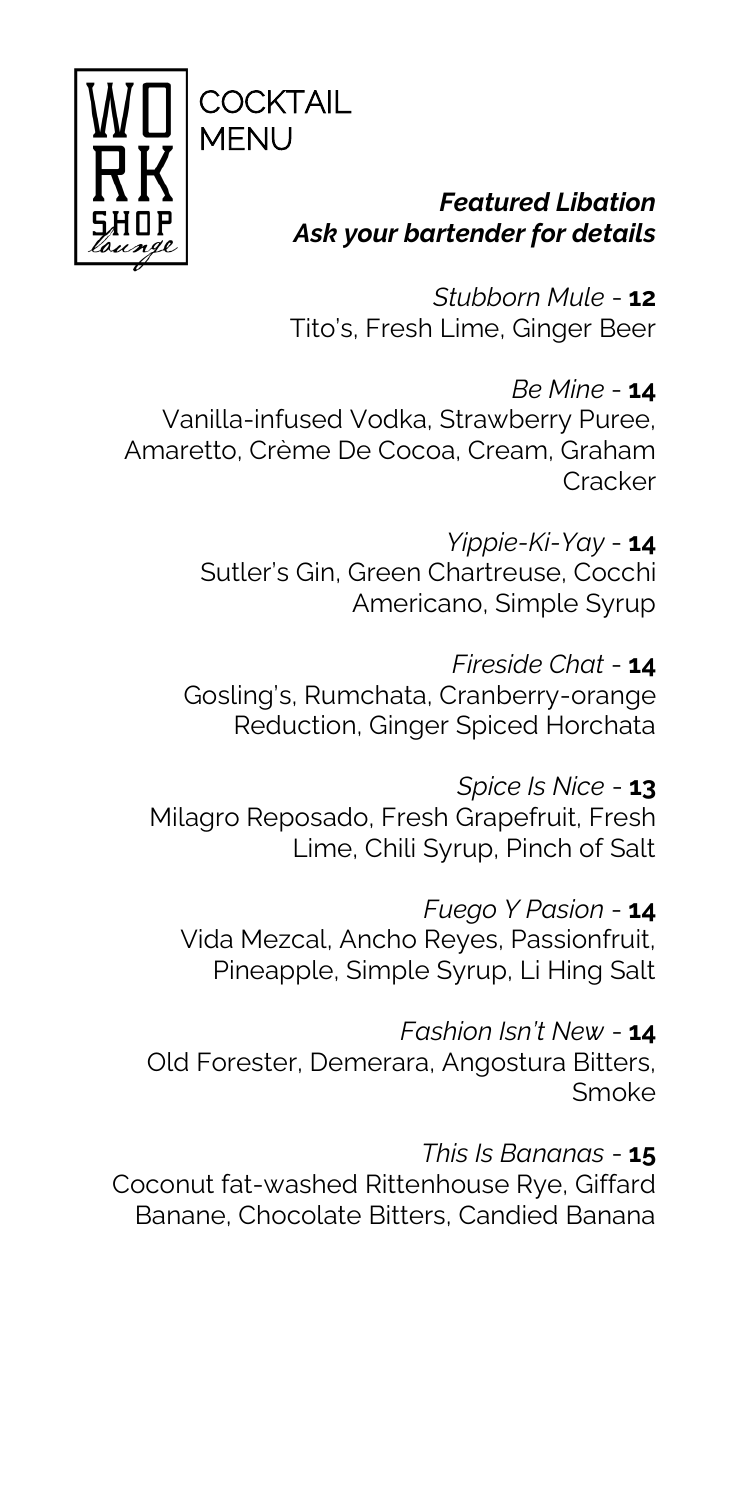



### **Featured Libation** Ask your bartender for details

Catcher In The Rve - 15 Templeton 4yr Rye, Fig & Clove Infused Punt e Mes, Angostura

Harvest Moon - 14 Apple jack, Caramel Cider, Fresh Lemon, Egg **White** 

Orchard Blossom - 13 Rotari Brut, Crème De Muir, Ginger Syrup, Club Soda

> Keep The Change, Toddy - 13 Teeling's, Irish Tea, Fresh Lemon

Polar Express - 13 Godiva Dark, Espresso, Simple Syrup, Mint Chantilly Cream, French Broad Chai-masala **Chocolate Shavings** 

Night Cap - 13 Three Olives Triple Shot Espresso Vodka, Godiva Liqueur, Kahlua, Montenegro Amaro, Splash Of Cream

Penny For Your Thoughts - 13 Maker's Mark, Pennycup Cold Brew, Montenegro Amaro, Pumpkin Foam Foam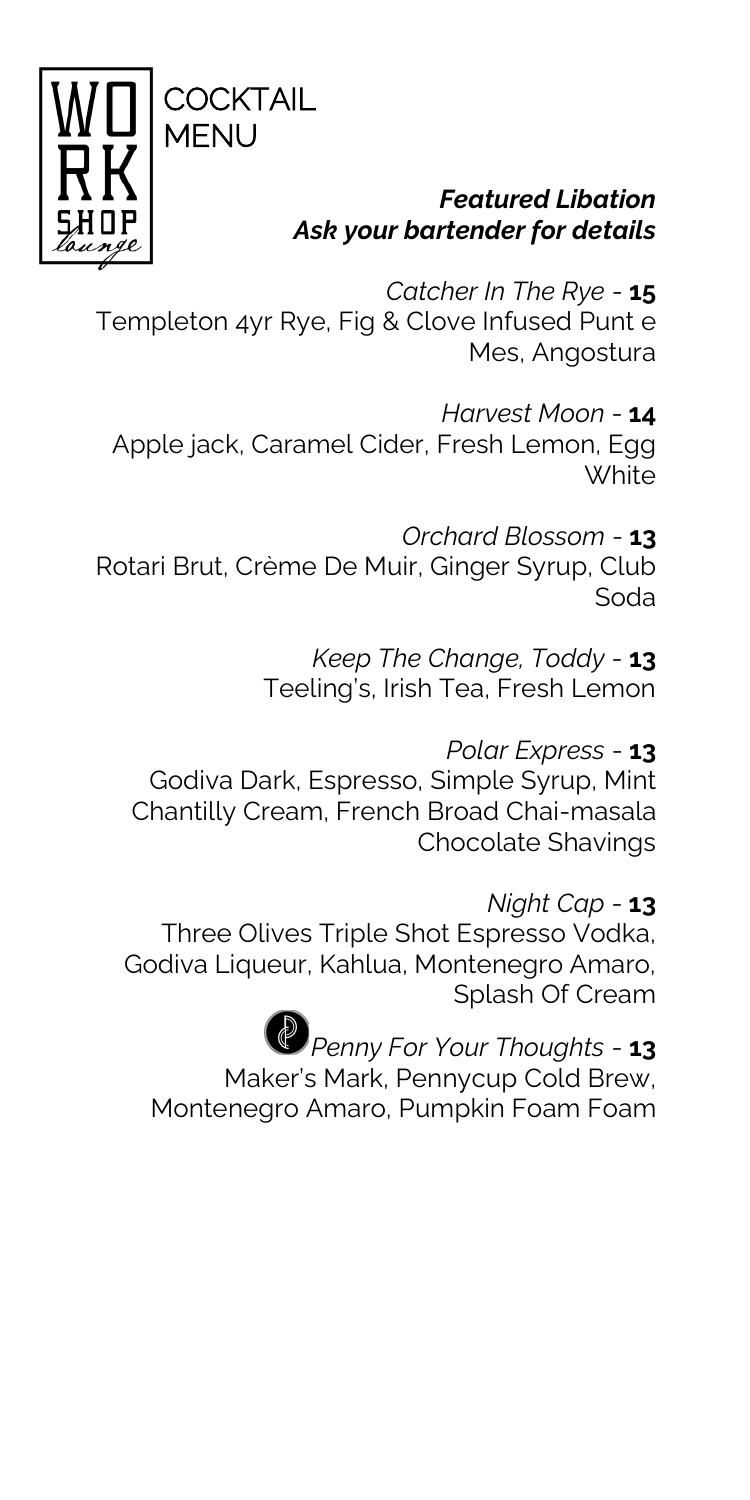

#### **By the Glass**

## **White**

Le Charmel Rose 12/ 36 Provence, France

Cabianca Moscato 10/ 30 **Italy** 

Tiefenbrunner Pinot Grigio 12/ 36 Trentino, Italy

Spy Valley Sauvignon Blanc 11/ 33 Marlborough, New Zealand

Davis Bynum Chardonnay 12/ 36 Sonoma County, California

Vieilles Vignes Bourgogne Chardonnay 16/ 48 Bourgogne, France

> Dignitat Cava 11/ 33 Barcelona, Spain

# Red

Chehalem Pinot Noir 14/ 44 Willamette Valley, Oregon

Aia Vecchia "Lagone" Toscana 12/ 32 Tuscany, Italy

> Felino Malbec 14/ 42 Mendoza, Argentina

Hedges "CMS" Cabernet Sauvignon 12/ 36 Columbia Valley, Washington

Austin Hope Cabernet Sauvignon 18/ 55 Paso Robles, California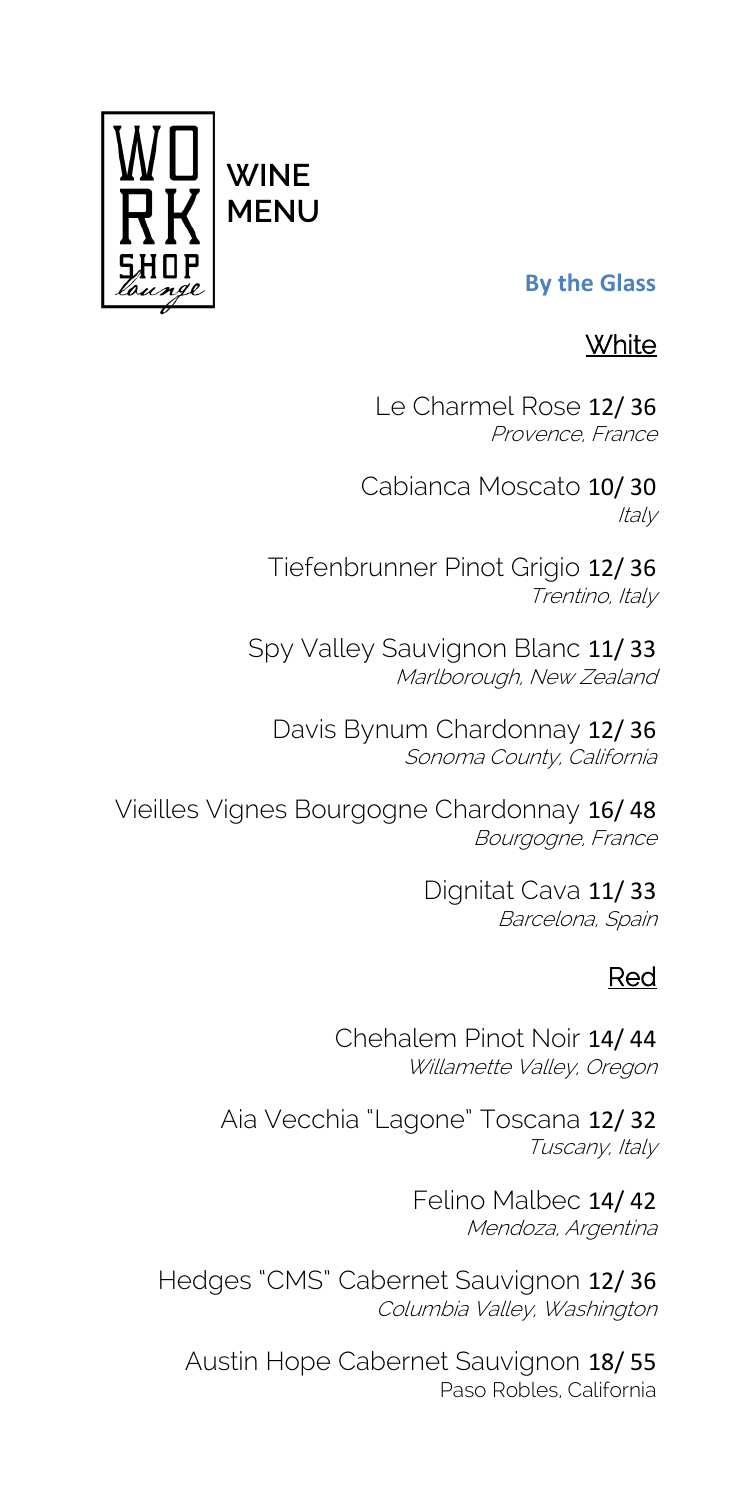

# **BEER MENU**

### **DRAFT**

"Rotating Draft Selections"

### **BOTTLES & CANS**

- Noble Standard Bearer Cider 6.7% 6
	- Brevard Lager- 5.0% 6
	- Catawba White Zombie 5.1% 6
- New Belgium Voodoo Ranger IPA 7.0% 6
	- WW Pernicious IPA 7.3% 6
	- WW Freak Of Nature Double IPA 8.5% 7
		- Highland Gaelic Ale 5.5% 6
			- ABC Ninja Porter 5.6% 6
				- Bud Light 5
				- Michelob Ultra 5
					- Stella Artois 5
					- St. Pauli N/A 5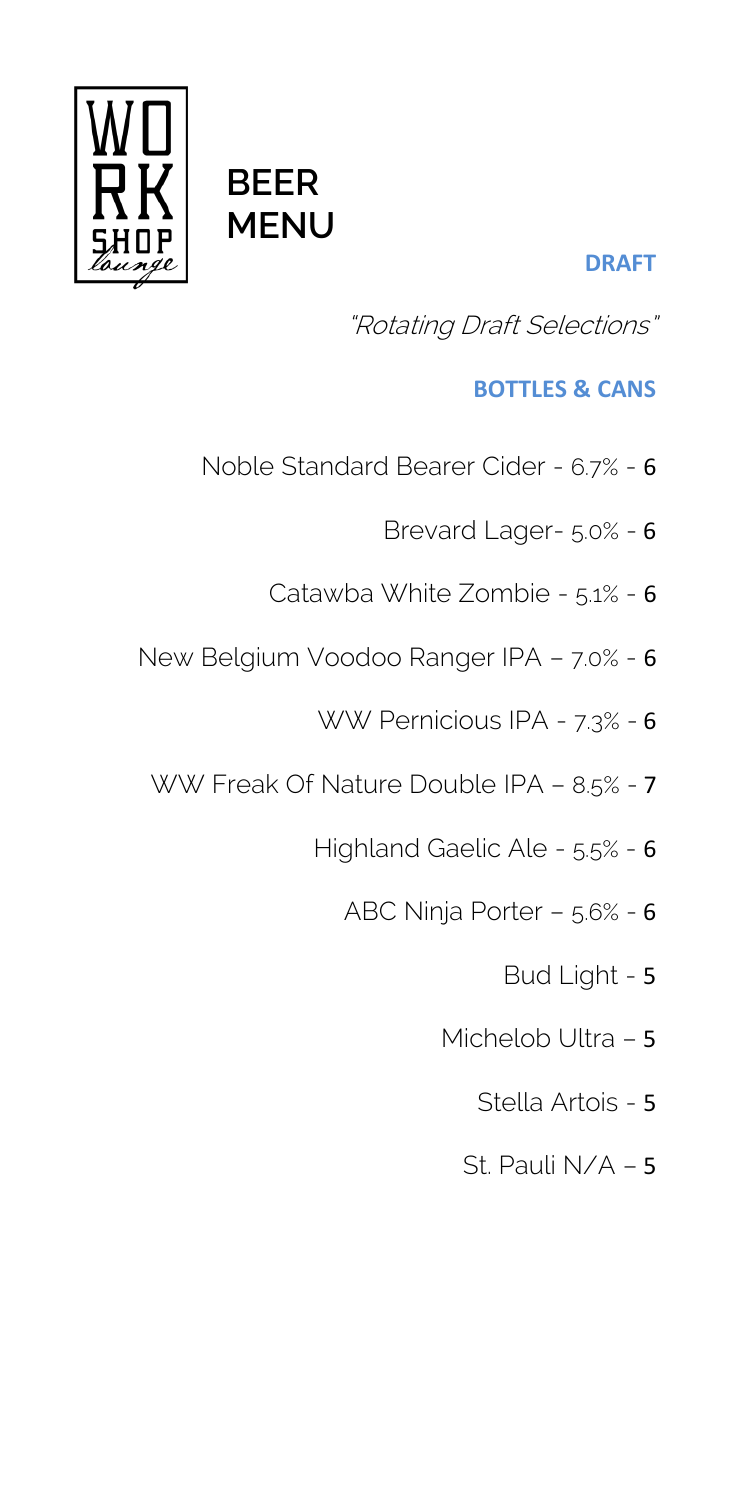

#### **BOURBON**

- Angels Envy 18
- \*Bardstown Fusion\* 18
	- Basil Hayden 14
	- Belle Meade 15
		- \*Blanton's\* 25
			- Booker's 27
- Bowman Brother's Small Batch 12
	- Breckenridge 15
	- \*Buffalo Trace\* 16
		- Bulleit 12
		- Eagle Rare 14
	- Elijah Craig Small Batch 12
	- Elijah Craig Barrel Proof 12yr 13
		- Four Roses Small Batch 13
- George Dickel Bottled In Bond 12
	- Henry McKenna 12yr Bonded 14
		- Henry McKenna 10
		- High West Prairie 12

#### \*I.W Harper\* - 24

- Jack Daniel's 11
- Jefferson's Chef 16
- Jefferson's Ocean 26
- Jefferson's Prichard Reserve 27
	- Jim Beam 10
	- . Knob Creek - 12

#### \*Limit One Serving Per Guest\*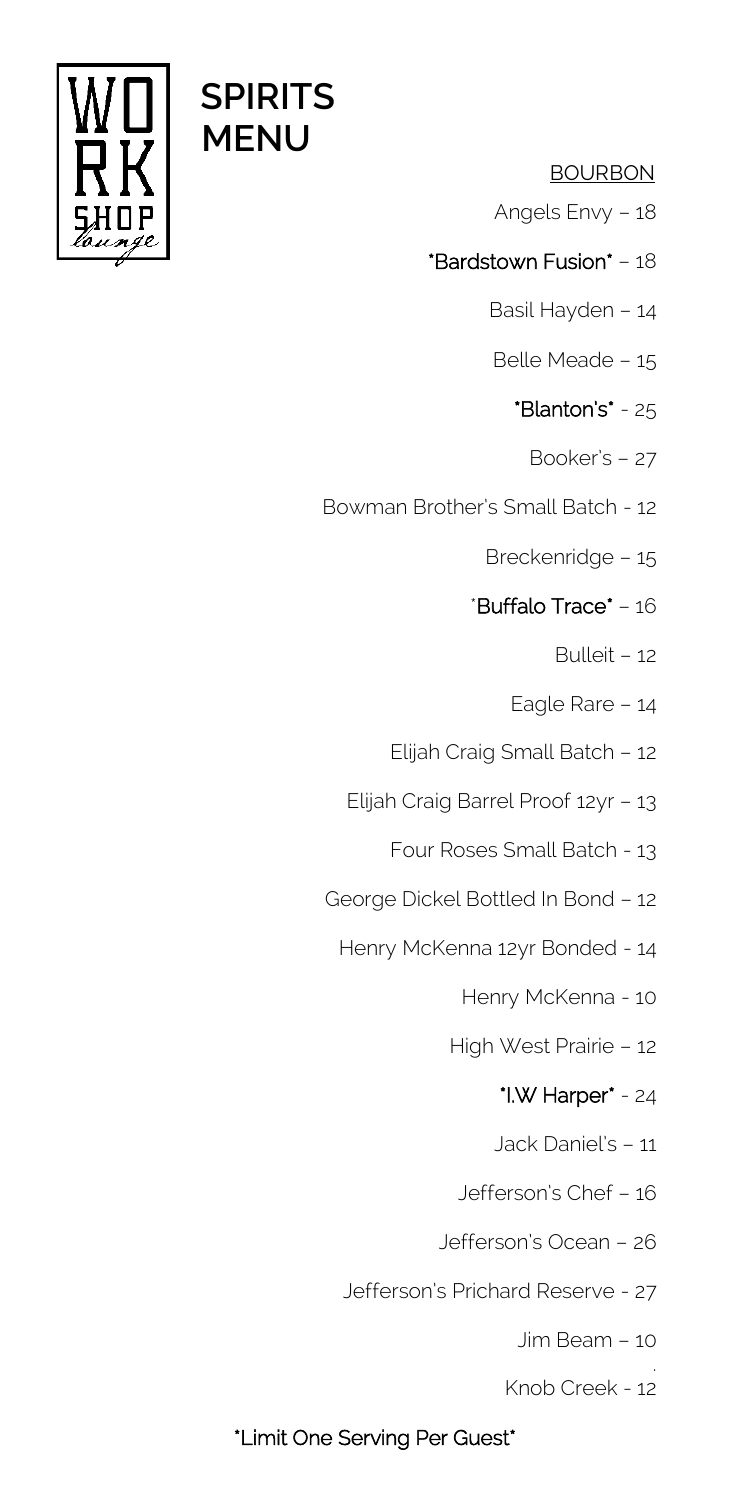

- Maker's Mark 12
	- Michter's 15
		- Soul 14
	- WB Saffel 35
- Wild Turkey Rare 15
- Woodford Reserve 13

#### **RYE**

- Basil Hayden Dark 15
- Highwest Rendezvous 22
	- Michter's Single Barrel 14
		- Old Overholt Bonded 11
- Southern Star Double Rye- 12
	- Templeton 4yr 13
- Templeton Caribbean Rum Cask 15
	- Whistle Pig 10yr Rye 25

#### **SCOTCH WHISKEY**

- Balvenie 17yr Doublewood 60
	- Dewar's White Label 11
		- Glenfiddich 12yr 17
			- Glenlivet 12yr 15
			- Glenlivet 18yr 40
- Glenmorangie 12yr "Lasanta" 16
	- Johnnie Walker Black Label 12
	- Johnnie Walker Blue Label 65



#### \*Limit One Serving Per Guest\*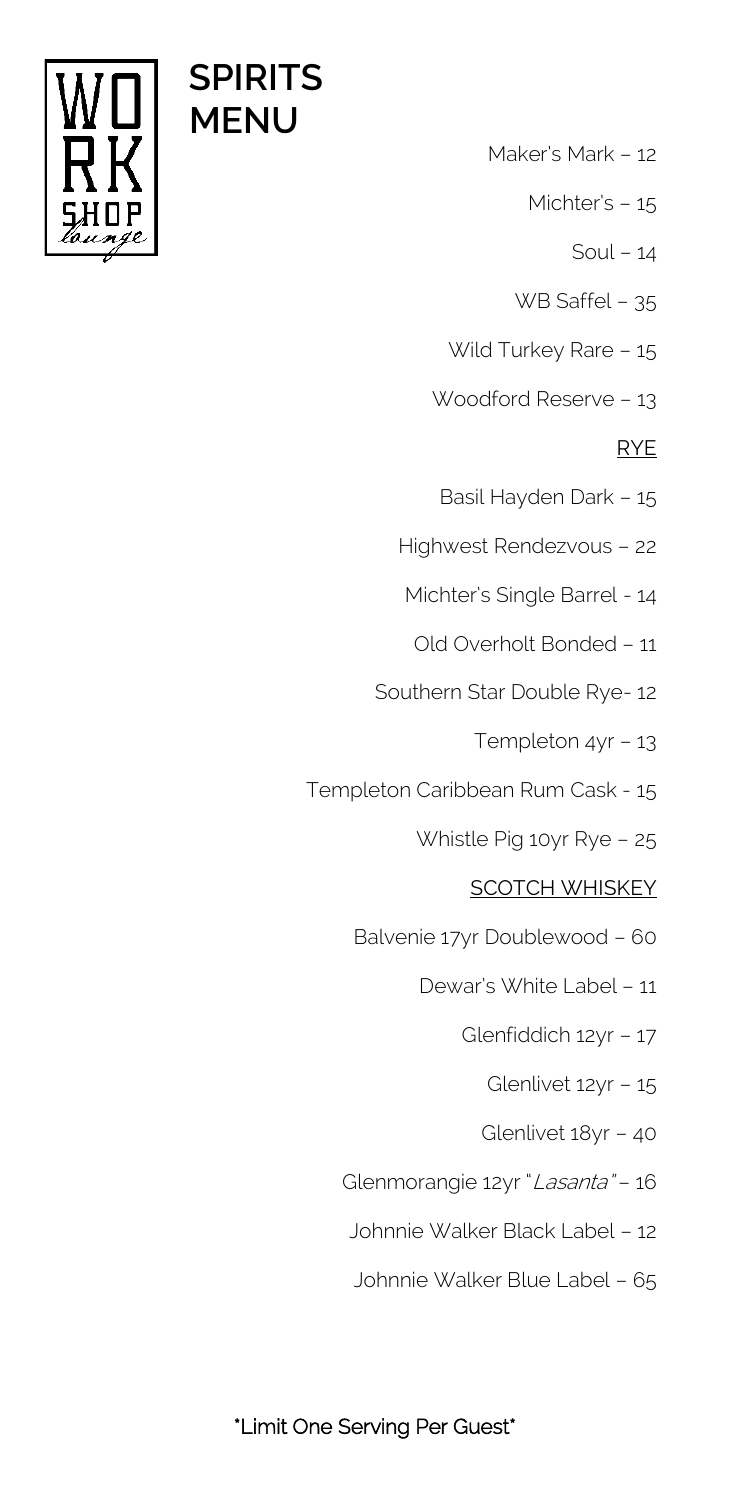

- Lagavulin 16yr 35
- Laphroaig 10yr 18
	- Macallan 12yr 22
	- Macallan 18yr 95
- Monkey Shoulder 12
	- Oban 14yr 27

#### **WHISKEY**

- Canadian Club Reserve 11
	- Crown Royal 12
		- Jameson 11
	- Nikka Coffey Grain 23
		- Redbreast 20

#### **TEQUILA**

- Corralejo Anejo– 14
- Corralejo Reposado 13
- Del Maguey Vida Mezcal 13
	- Don Julio 1942 Anejo 50
		- Espolon Silver 11
		- Milagro Reposado 12
		- Patron Reposado 16
			- Patron Silver 15
- Tres Generaciones Anejo 15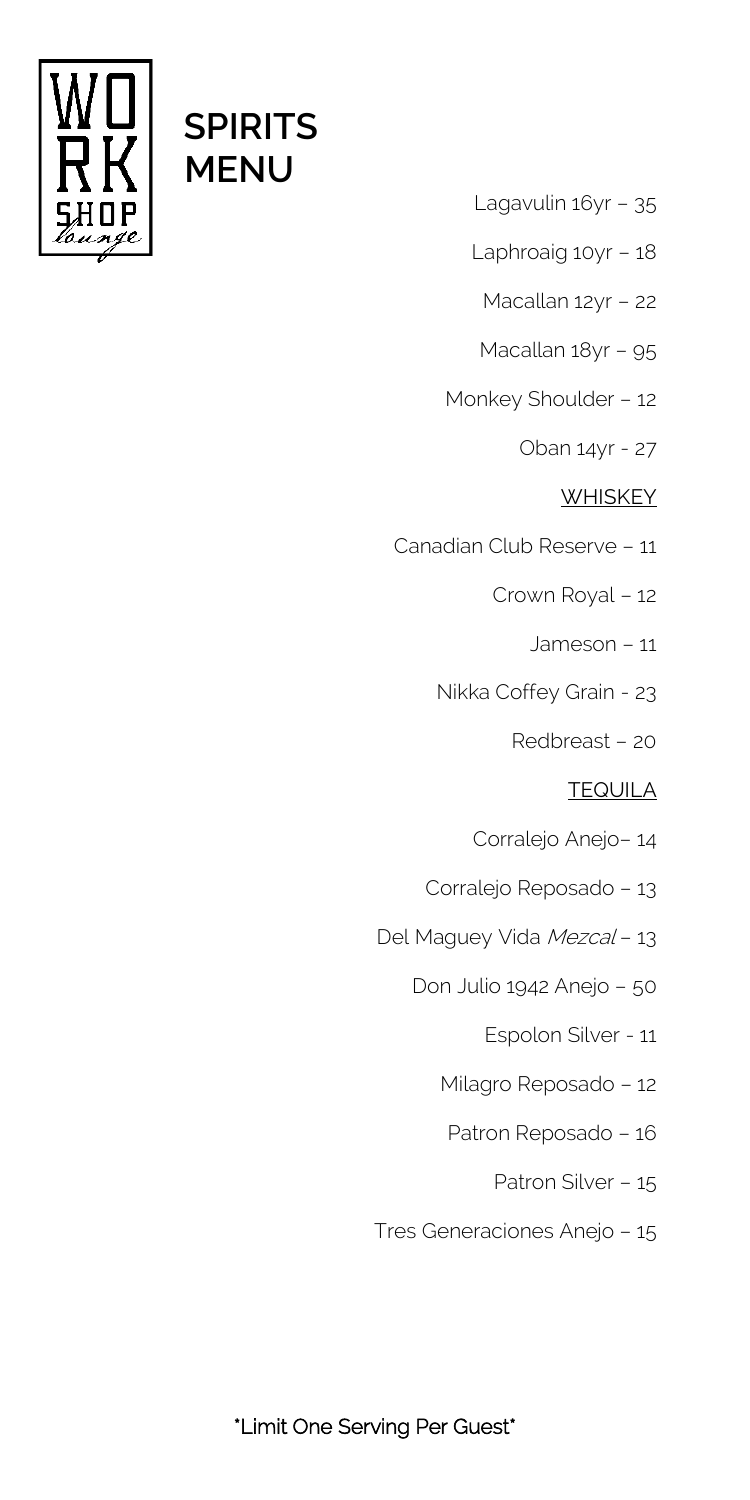

#### **GIN**

- Bombay Sapphire 11
- Bombay Sapphire East 11
	- Chemist 12
- Chemist Barrel Rested 13
	- H&H 12
	- Hendrick's 12
		- Roku 12
	- Tanqueray 11
	- The Botanist 13
		- Uncle Val's 13

#### **RUM**

- Bacardi Silver 10
- Captain Morgan 11
	- El Dorado 13
		- Gosling's 11
			- Malibu 12
	- Mount Gay XO 14
		- Plantation 11

.

### \*Limit One Serving Per Guest\*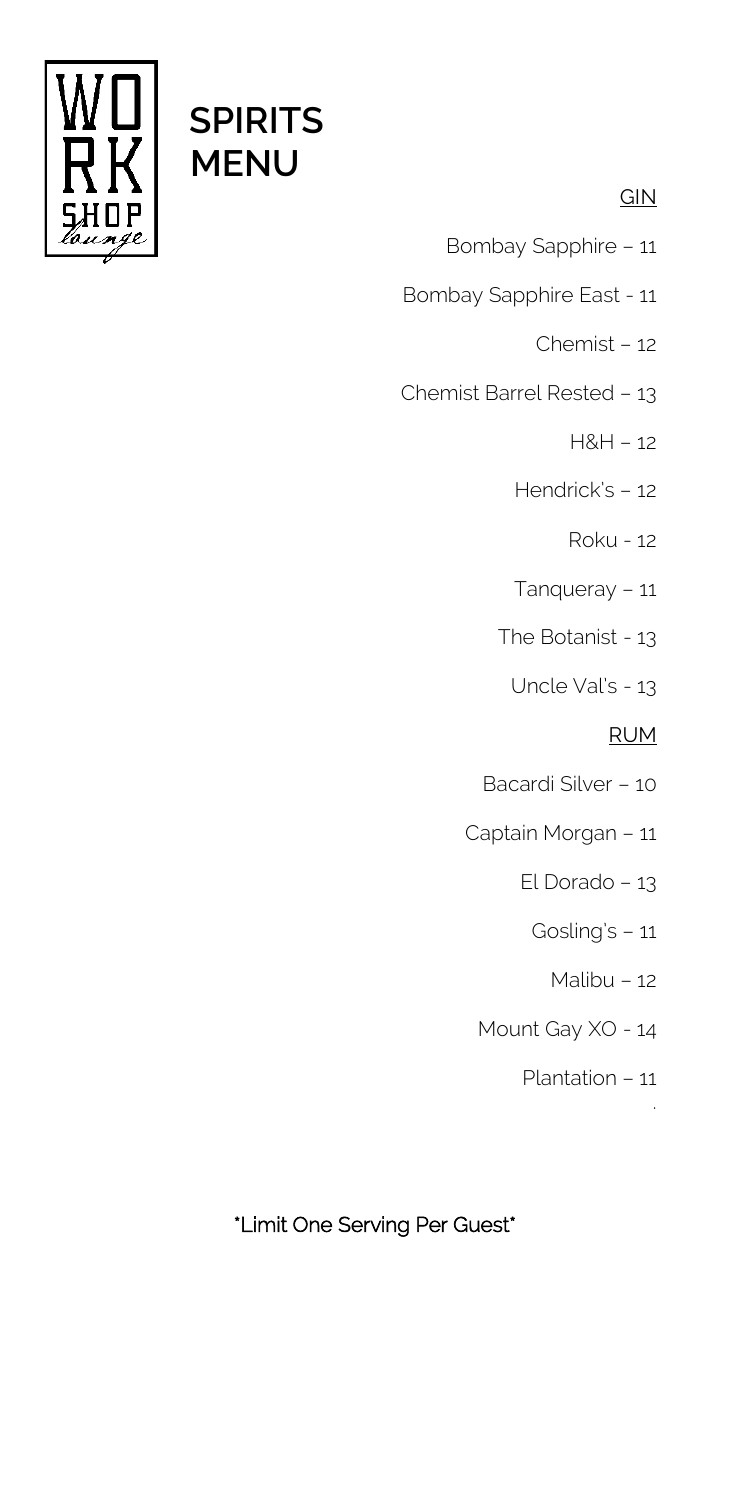

#### **VODKA**

- Chopin 12
- Crystal Head 15
	- Grey Goose 12
		- Ketel One 11
- Ketel One Citroen 11
	- Stoli Elit 16
		- Tito's 10
		- Reyka 11

#### **CORDIALS / AMARO**

- Absinthe D' Pernod 21
	- Amoro Nonino 14
		- Aperol 11
		- Campari 12
		- Drambuie 12
	- Fernet Branca 12
		- Frangelico 12
	- Grand Marnier 13
		- Kahlua 11
	- Lucid Absinthe 15
	- Oak City Amaretto 11
		- Pimms 11
		- Sambuca 11